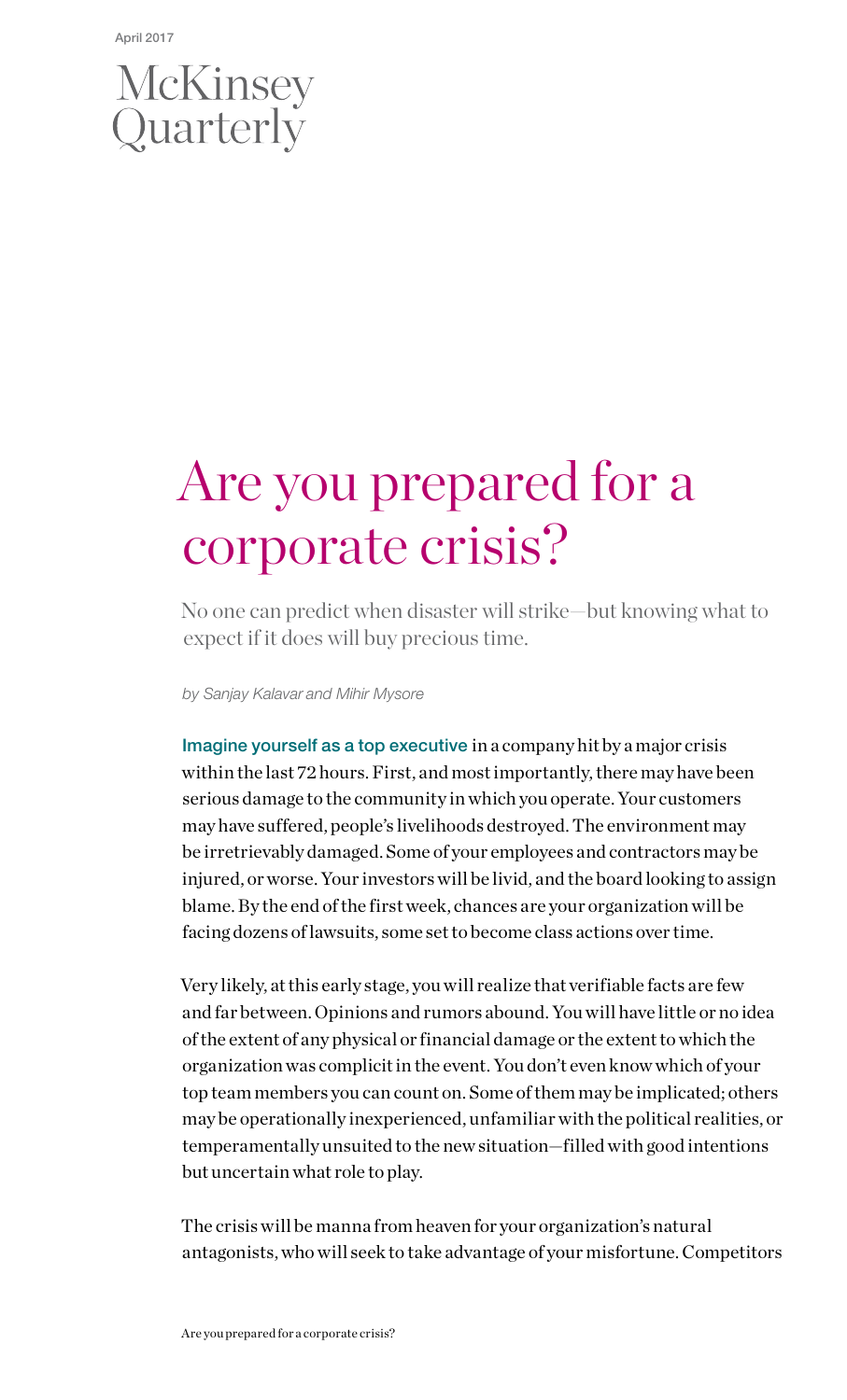will try to lure customers and poach employees. Activist investors may plot a takeover. Hackers may target your systems. The media will dig up every past error the company may have made.

Much of the anger, by the way, is directed at you. And it's personal. Parody Twitter accounts may appear in your name, trashing your reputation. Your family may be targeted online. Reporters may be camping outside your home at odd hours of the day and night.

In the middle of all this chaos, what exactly do you do? Do you hold a press conference? If so, what do you say when you have so few facts? Do you admit wrongdoing, or do you say that what happened is not the fault of the company? Do you point to the cap on your legal liability, or do you promise to make everything right, no matter the cost? What do you tell regulators that are themselves under pressure, and demanding explanations?

The issues just described are not hypothetical. They are all real examples of experiences that organizational leaders we know have faced in multiple crises in recent years. What's really troubling is that these experiences are now far more frequent, and far more devastating, than they have been in the past.

Every crisis has its own unique character, rooted in specific organizational, regulatory, legal, and business realities. But after helping around 150 companies cope with a range of corporate disasters, we have seen some clear patterns. These can teach companies some simple best practices they can follow to prepare for a better response, in case the worst happens.

### THE THREAT IS GROWING

Many incidents inside companies never hit the headlines, but recent evidence suggests that more are turning into full-blown corporate crises (exhibit). The total amount paid out by corporations on account of US regulatory infractions has grown by over five times, to almost \$60 billion per year, from 2010 to 2015. Globally, this number is in excess of \$100 billion. Between 2010 and 2017, headlines with the word "crisis" and the name of one of the top 100 companies as listed by Forbes appeared 80 percent more often than in the previous decade.<sup>1</sup> Most industries have had their casualties. For instance, the US auto industry recalled a total of around 53 million vehicles in 2016, up from about 20 million in 2010, while the US Food and

<sup>1</sup> Factiva; McKinsey Crisis Response analysis; top 100 based on the 2015 Forbes Global 2000 list.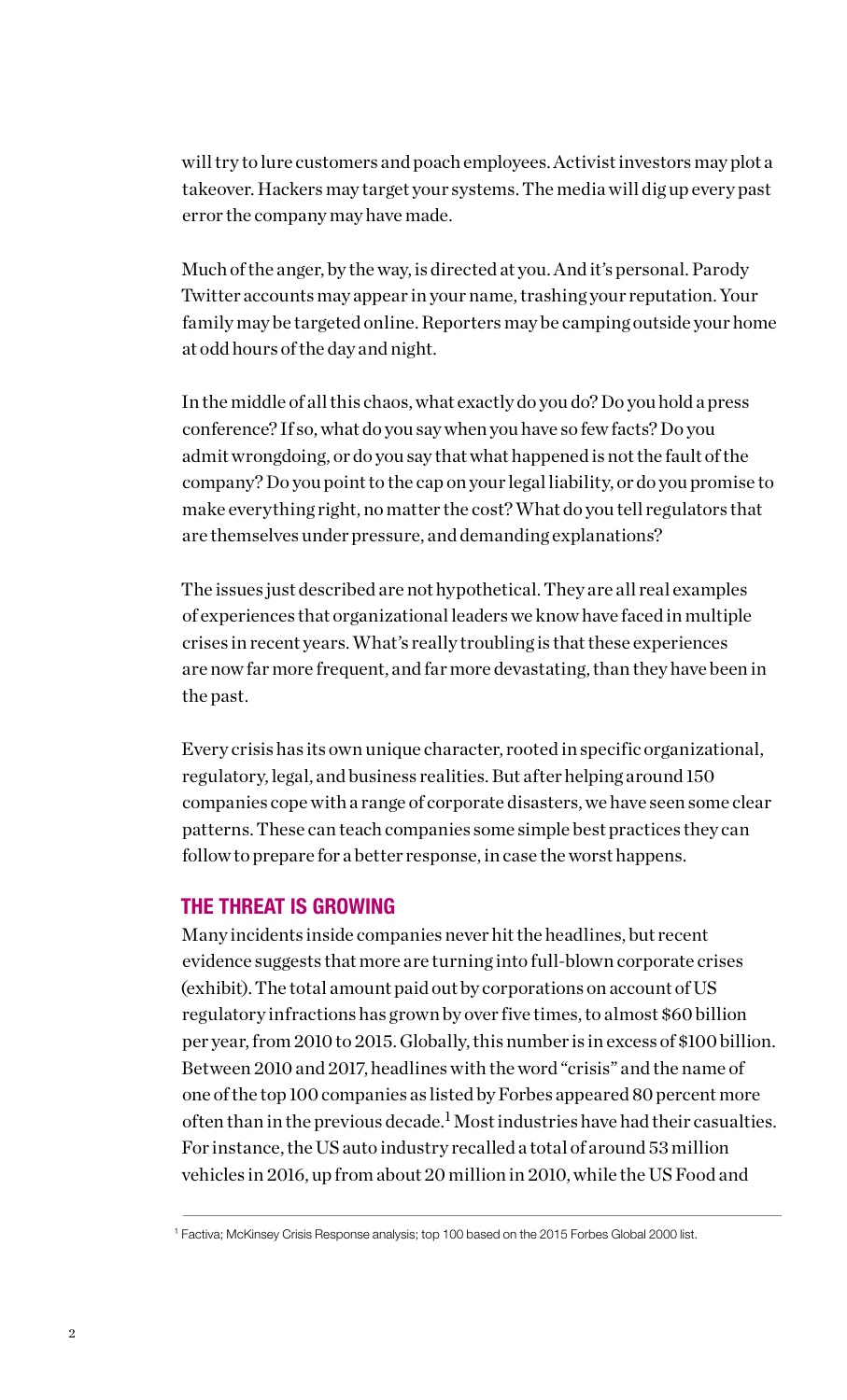### Exhibit

Many company incidents remain hidden—but recent evidence suggests that more are turning into full-blown corporate crises.



 $^{\rm l}$  Reflects headlines with word "crisis" and name of one of top 100 companies in 2015 Forbes Global 2000 list.  $^2$  Major penalties defined as those exceeding  $\$ 20$  million.

Source: Factiva; National Highway Traffic Safety Administration; www.goodjobsfirst.org/violation-tracker

### Drug Administration sent out nearly 15,000 warning letters to noncompliant organizations in 2016, up from just north of 1,700 in 2011.

Why is this a bigger problem now than it has been in the past? First is the growing complexity of products and organizations. A new pickup truck today includes computer controls programmed with more than 150 million lines of computer code, while the average deepwater well is the height of seven Eiffel Towers. Goods travel thousands of miles and move through supply chains that comprise multiple intermediaries and multiple jurisdictions. A second reason for the significance of the problem is a higher level of stakeholder expectations. Customers, often in response to messages on social media, are more willing to sue or shun a company they believe is unethical. Governments are more willing to seek redress from companies they believe are breaking the law, and shareholder activism is on the rise. Third, the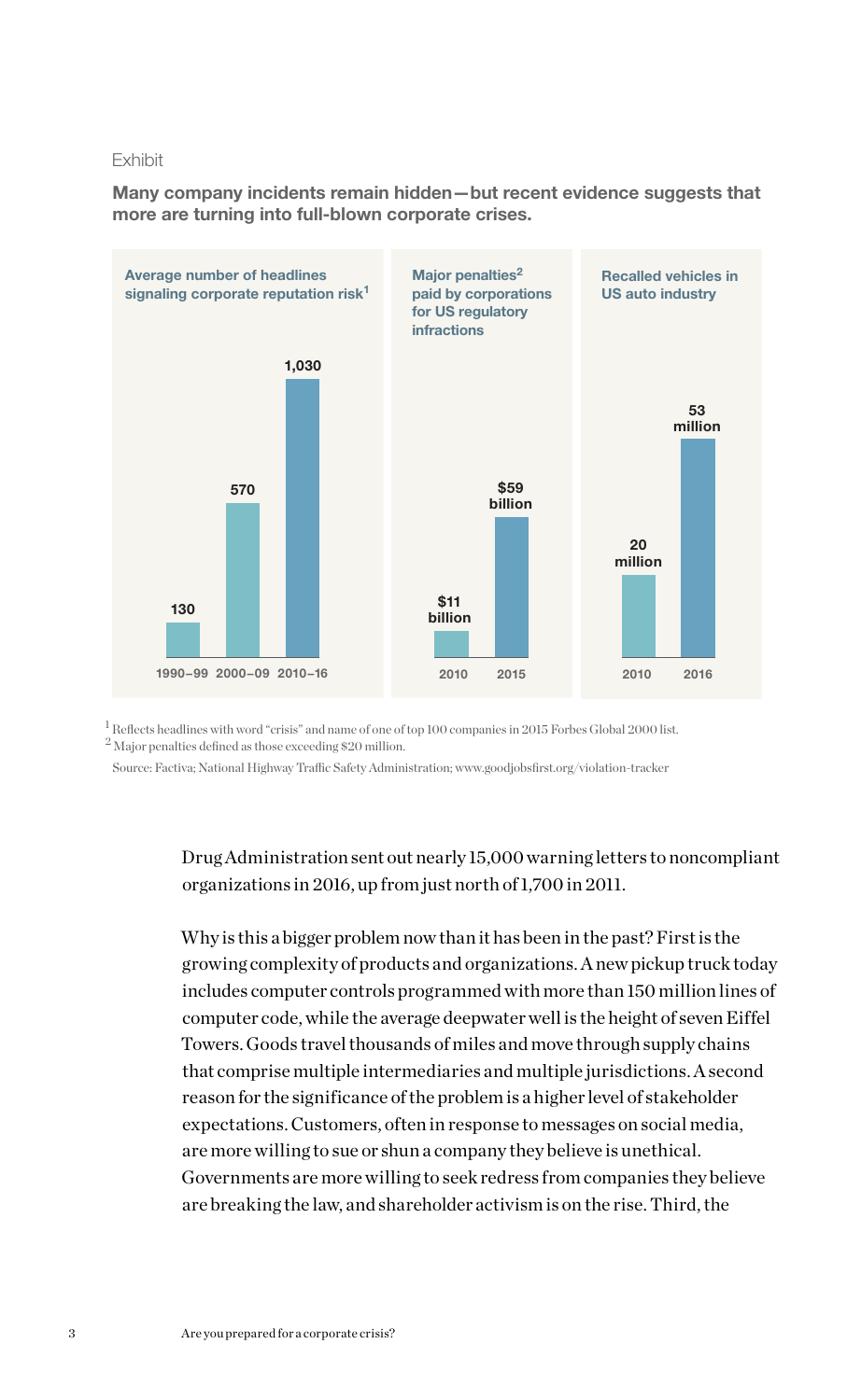changing social contract is driving anxieties and mistrust in institutions, making irreversible knee-jerk reactions more likely. Finally, the raw speed of business operations—from rapid communications to shorter productdevelopment timelines—makes crises more likely.

Understandably, companies spend more time trying to prevent crises than preparing for them. However, crisis readiness has become at least as important as risk management, takeover readiness, and vigilance over safety.

Underpreparedness has consequences and helps explain why companies engulfed by a large crisis initially underestimate the ultimate cost by five to ten times.<sup>2</sup> Senior executives are frequently shocked by how quickly a problem can turn from a minor nuisance into an event that consumes and defines the company for years to come.

### FIVE PARALLEL PATHS TO RESOLUTION

In our experience, it helps to think of a crisis in terms of "primary threats" (the interrelated legal, technical, operational, and financial challenges that form the core of the crisis) and "secondary threats" (reactions by key stakeholders to primary threats). Ultimately, the organization will not begin its recovery until the primary threats are addressed, but addressing the secondary threats early on will help the organization buy time.

When a crisis hits (or is about to hit), one of the first actions should be to create a cross-functional team to construct a detailed scenario of the main primary and secondary threats, allowing the company to form early judgments about which path the crisis may travel. This helps the organization set out major decisions it needs to make quickly and is the first step toward wresting back control—improving the headlines of tomorrow, rather than merely reacting to the headlines of today.

While it is rare to get everything right at this stage, it is equally rare to get most of the second-order effects wrong. People are innately overoptimistic, of course, as we know from work on cognitive biases, but even being half right about how things will unfold is valuable at this early stage. It will provide a strong basis for tackling the five broad issues we see as critical to the outcome of a crisis: controlling the organization, stabilizing stakeholders, resolving the immediate primary threats, repairing the root causes of the crisis, and

<sup>2</sup> McKinsey Crisis Response analysis: ratio of initial company and analyst expectations in multiple crises (as measured by initial drop in market cap) to final cost.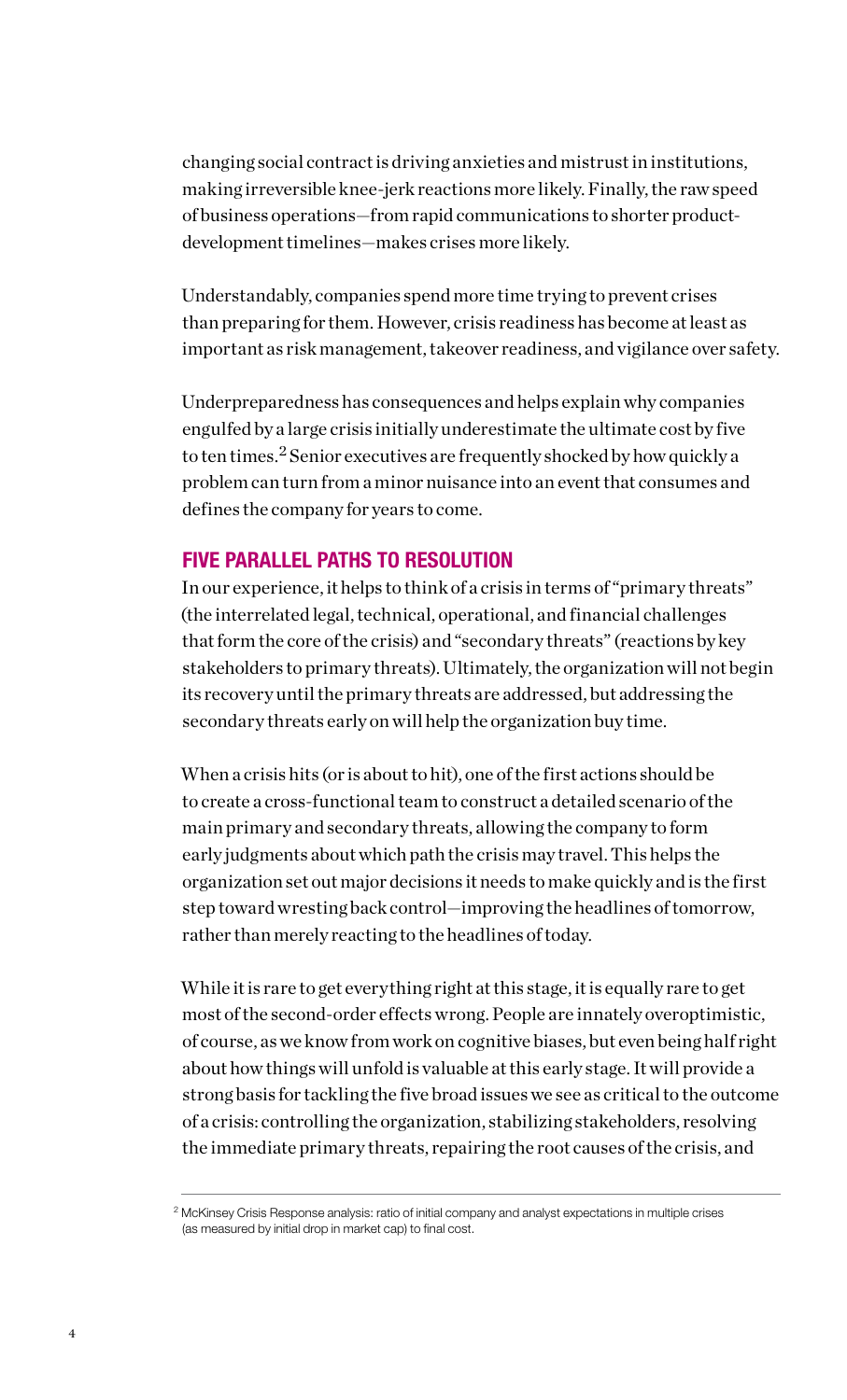restoring the organization over time. While all five need to be started early, they will likely require different levels of emphasis at different stages.

### Control the organization

Normal rules for how the organization operates get torn up quickly in a crisis. Informal networks founded on trust and the calling in of favors can dominate over formal organizational reporting structures. Those previously opposed to the status quo can quickly become vocal, sparking a turf war and delaying action. Some key executives may themselves be implicated and unable to lead the response. Managers may start executing an uncoordinated set of actions with the best of intentions but incomplete or inaccurate information. No longer able to build consensus, they end up with unwieldy organizational structures that have dozens of decision makers around a table, with the result that the effort becomes dispersed and disconnected.

All this explains why an effective crisis team is central to mounting a satisfactory response. The best crisis organizations are relatively small, with light approval processes, a full-time senior leader, and very high levels of funding and decision-making authority. The team should be able to make and implement decisions within hours rather than days, draw a wall of confidentiality around the people who are responding, and protect those not involved from distraction in their day-to-day activities.

A common error is to choose an external expert as leader of the company's crisis response. External hires typically struggle to motivate and organize the company in a crisis situation. The right leader usually will be internal, well known, and well regarded by the C-suite; will have served in an operational capacity within the industry; and will enjoy strong informal networks at multiple levels in the company. He or she should possess a strong set of values, have a resilient temperament, and demonstrate independence of thought to gain credibility and trust both internally and externally.

The ideal crisis organization includes a set of small, cross-functional teams, typically covering planning and intelligence gathering, stakeholder stabilization, technical or operational resolution, recovery, investigation, and governance.

### Stabilize stakeholders

In the first phase of a crisis, it's rare for technical, legal, or operational issues to be resolved. At this stage, the most pressing concern will likely be to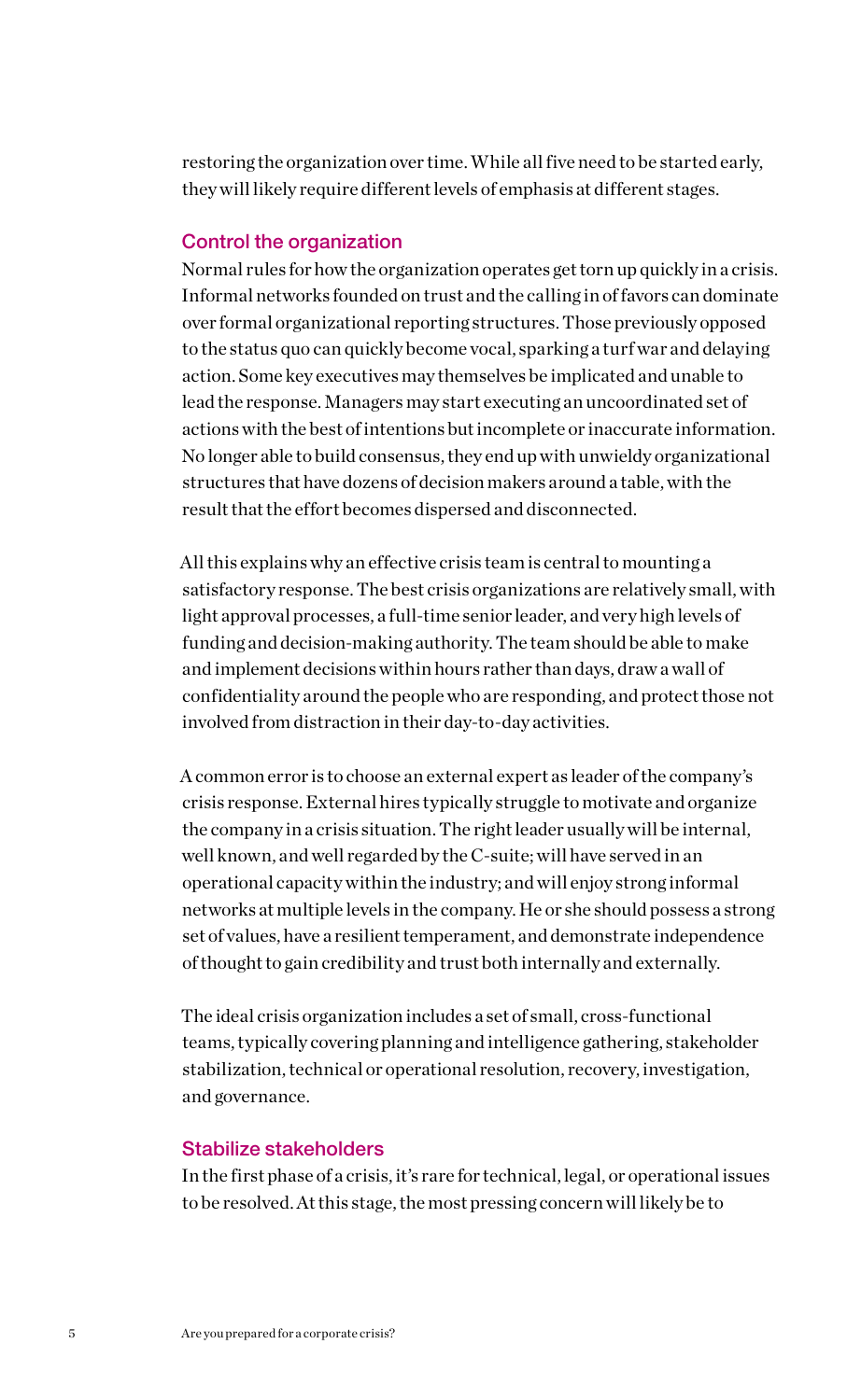reduce the anger and extreme reactions of some stakeholders while buying time for the legal and technical resolution teams to complete their work.

For instance, an emergency financial package may be necessary to ease pressure from suppliers, business partners, or customers. Goodwill payments to consumers may be the only way to stop them from defecting to other brands. Business partners might require a financial injection or operational support to remain motivated or even viable. It may be necessary to respond urgently to the concerns of regulators.

It's tempting and sometimes desirable to make big moves, but it is tough to design interventions that yield a tangible positive outcome, from either a business or a legal standpoint. What usually works is to define total exposure and milestones stakeholder by stakeholder, then design specific interventions that reduce the exposure.

### Resolve the central technical and operational challenges

Many crises (vaccines in pandemics, oil wells during blowouts, recalls in advanced industries) have a technical or operational challenge at their core. But the magnitude, scope, and facts behind these issues are rarely clear when a crisis erupts. At a time of intense pressure, therefore, the organization will enter a period of discovery that urgently needs to be completed. Frequently, however, companies underestimate how long the discovery process and its resolution will take.

Companies' initial solutions simply may not work. One manufacturer had to reset several self-imposed deadlines for resolving the technical issue it faced, significantly affecting its ability to negotiate. Another company in a highhazard environment made multiple attempts to correct a process-safety issue, all of which failed very publicly and damaged its credibility.

It's best, if possible, to avoid overpromising on timelines and instead to allow the technical or operational team to "slow down in order to speed up." This means giving the team enough time and space to assess the magnitude of the problem, define potential solutions, and test them systematically.

Another frequent problem is that the technical solution, mostly due to its complexity, ends up becoming a black box. To avoid this, technical and operational war rooms should have an appropriate level of peer review and a "challenge culture" that maintains checks and balances without bureaucratic hurdles.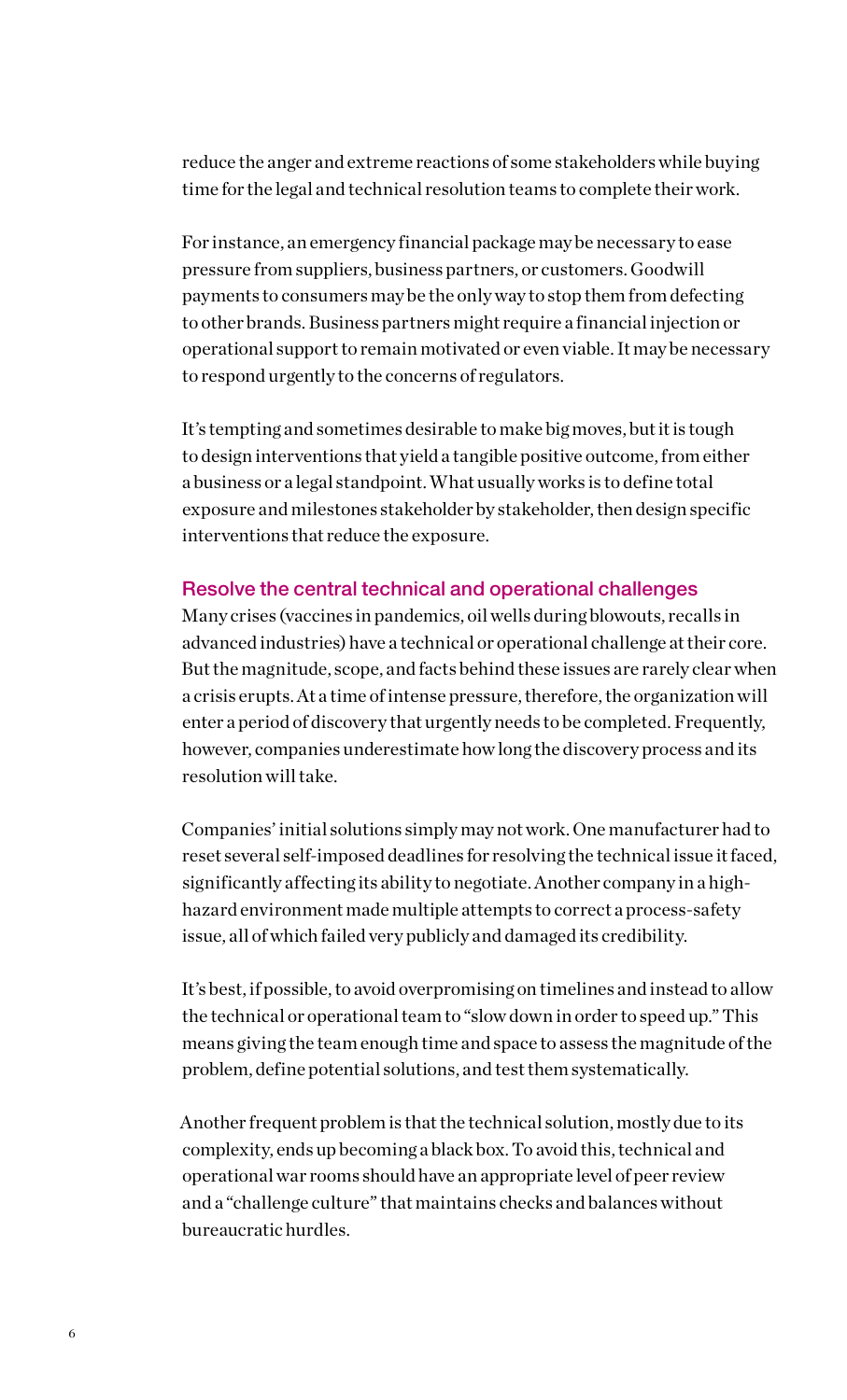### Repair the root causes

The root causes of major corporate crises are seldom technical; more often, they involve people issues (culture, decision rights, and capabilities, for example), processes (risk governance, performance management, and standards setting), and systems and tools (maintenance procedures). They may span the organization, affecting hundreds or even thousands of frontline leaders, workers, and decision makers. Tackling these is not made any easier by the likely circumstances at the time: retrenchment, cost cutting, attrition of top talent, and strategy reformulation.

For all these reasons and more, repairing the root cause of any crisis is usually a multiyear exercise, sometimes requiring large changes to the fabric of an organization. It's important to signal seriousness of intent early on, while setting up the large-scale transformation program that may be necessary to restore the company to full health. Hiring fresh and objective talent onto the board is one tried and tested approach. Other initiatives we've seen work include the creation of a powerful new oversight capability, the redesign of core risk processes, increased powers for the risk-management function, changes to the company's ongoing organizational structures, and work to foster a new culture and mind-set around risk mitigation.

#### Restore the organization

Some companies spend years of top-management time on a crisis, only to discover that when they emerge, they have lost their competitiveness. A large part of why this happens is that they wait until the dust has settled before turning their attention to the next strategic foothold and refreshing their value proposition. By this stage, it is usually too late. The seeds for a full recovery need to be sown as early as possible, even immediately after initial stabilization. This allows the organization to consider and evaluate possible big moves that will enable future recovery, and to ensure it has the resources and talent to capitalize on them.

### BE PREPARED

Much of the training top executives receive around crisis management is little more than training in crisis communications—only one part of the broader crisis-response picture. The sidebar (see "Are you prepared for the worst?") lays out the sort of questions about preparedness that companies should be asking themselves.

Companies—and boards—should consider clearly defining the main "black swan" threats that may hit them, by conducting regular and thorough risk-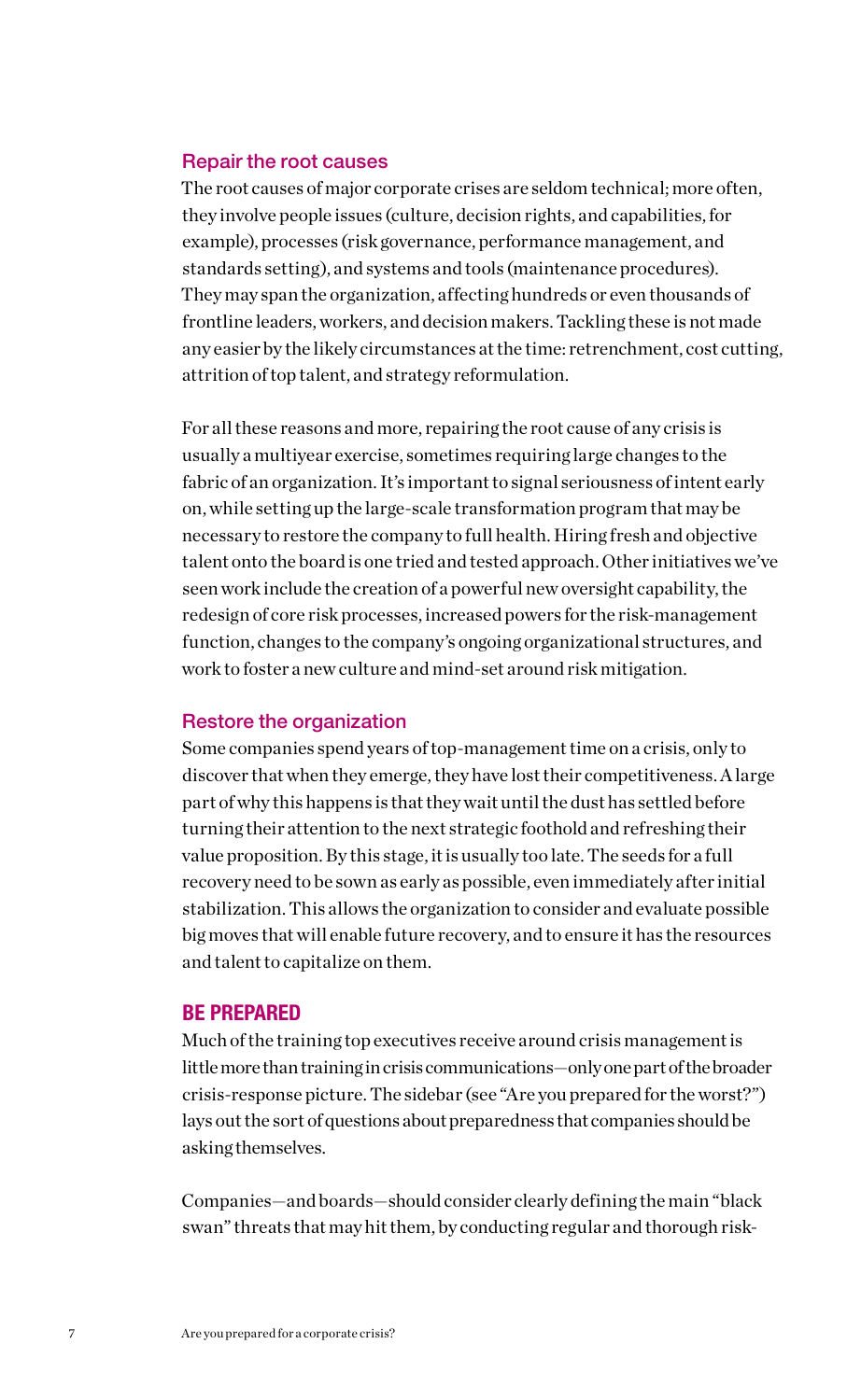### ARE YOU PREPARED FOR THE WORST? TWENTY-FIVE QUESTIONS EXECUTIVES SHOULD ASK THEMSELVES NOW

### UNDERSTANDING THREATS

- What are the organization's top ten risks and, relative to these, what are the top five "black swan" threats that could destabilize the organization?
- For each black-swan threat, how might the crisis evolve, including secondorder effects by stakeholders and assessments of maximum exposure?

### ORGANIZATION AND LEADERSHIP

- What will the crisis organization look like for each threat (in particular, is there a crisis-response leader with the right temperament, values, experience, and reputation), and when will that organization be activated?
- What will be your organization's governing values and guiding principles if any of the black swans hit?
- Have you defined the blueprint for a central crisis nerve center staffed by top executives, with division of roles?
- Do you have a crisis governance structure that involves the board, drives decision making, and isolates the rest of the business?
- Do you have a succession plan in case some of your mission-critical leaders need to step down because of the crisis?

### STAKEHOLDER STABILIZATION

- Have you defined key stakeholders, including competitors and influencers, and tested how they might act in a crisis?
- Have you invested in understanding and establishing relationships with regulators and government stakeholders?
- Do you have a plan to protect employees and reduce attrition of your most talented employees?
- Have you established the portfolio of actions to stabilize stakeholders in the event of each scenario, beyond public relations?

### OPERATIONAL AND TECHNICAL

- Which critical operations can keep going, and which ones may need to slow or stop?
- Is there a blueprint for an operational or technical war room staffed with the right team and adequate peer review?
- Have you defined ways to monitor and reduce cyberthreats, including dark web scans, during a crisis?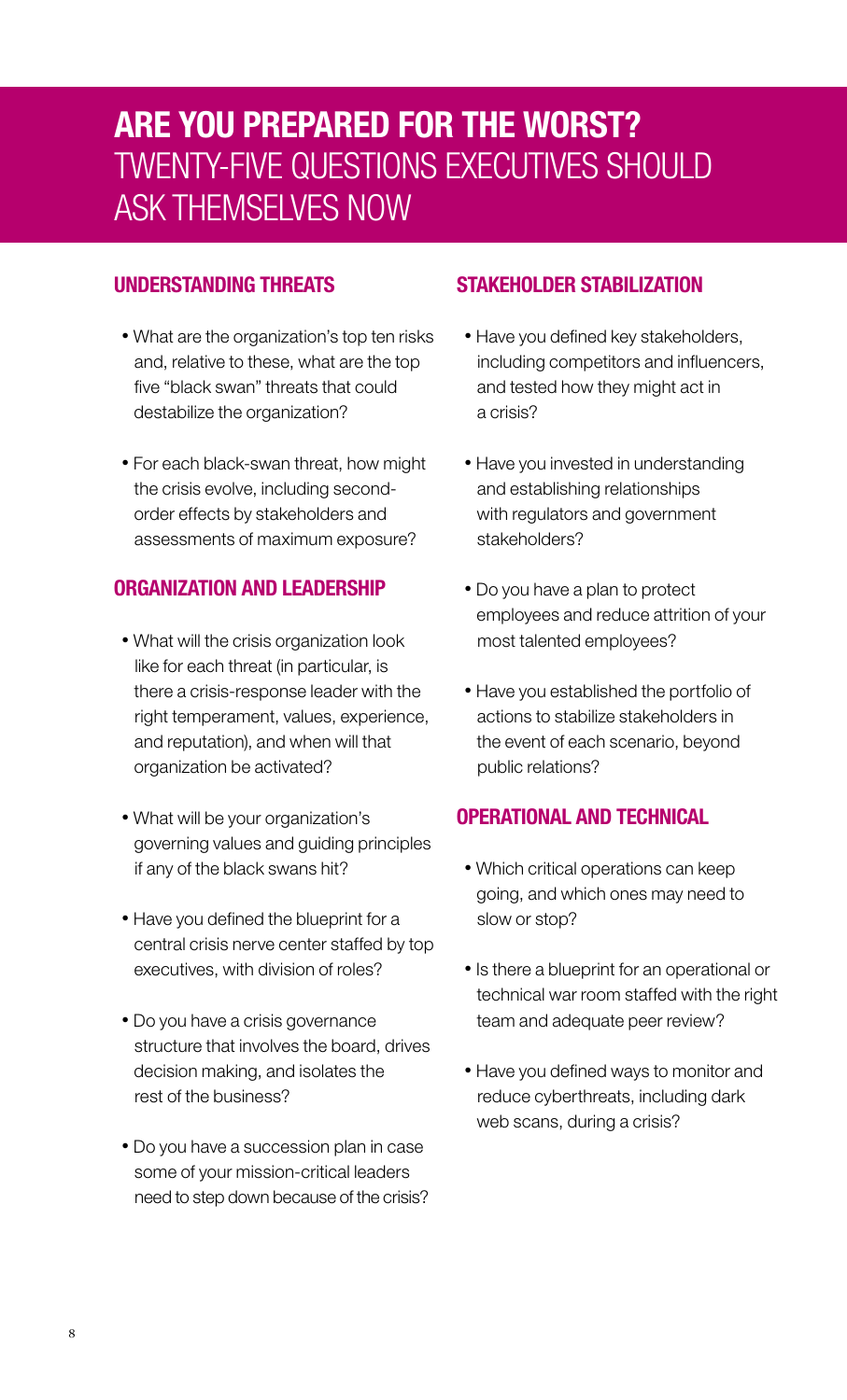### INVESTIGATION AND GOVERNANCE

- How will you scope an investigation, and what level of transparency might you need to provide?
- Do you have a set of options for large governance changes you may need to make after a crisis?

### MARKETING, BRAND, AND COMMUNICATIONS

- Have you established a basic communications process, tools, roles, and plan to drive key messages with stakeholders?
- Have you thought how to protect your brand during the crisis and help it recover afterward?

### FINANCIAL AND LIQUIDITY

- Are there financial protocols to provide crisis funding, protect liquidity, and maintain the business?
- Have you defined the broad scope of root-cause investigations and how they will be governed?

### LEGAL, THIRD PARTY, AND OTHER

- Does the crisis team have a working knowledge of relevant legal provisions, case law, and protocols?
- Have you pre-identified battle-tested third parties, such as law firms, crisis communications firms, coordination, and business decision making?
- Do you have a sense, based on case law, what the overall legal pathways may be to resolve the black-swan event?
- Have you identified critical suppliers and considered how existing terms and conditions will affect you adversely in a crisis?

### READINESS

 • Have you rehearsed and critiqued all of your biggest crisis scenarios at least once in the past 12 months and implemented improvements to processes or other changes arising from these exercises?